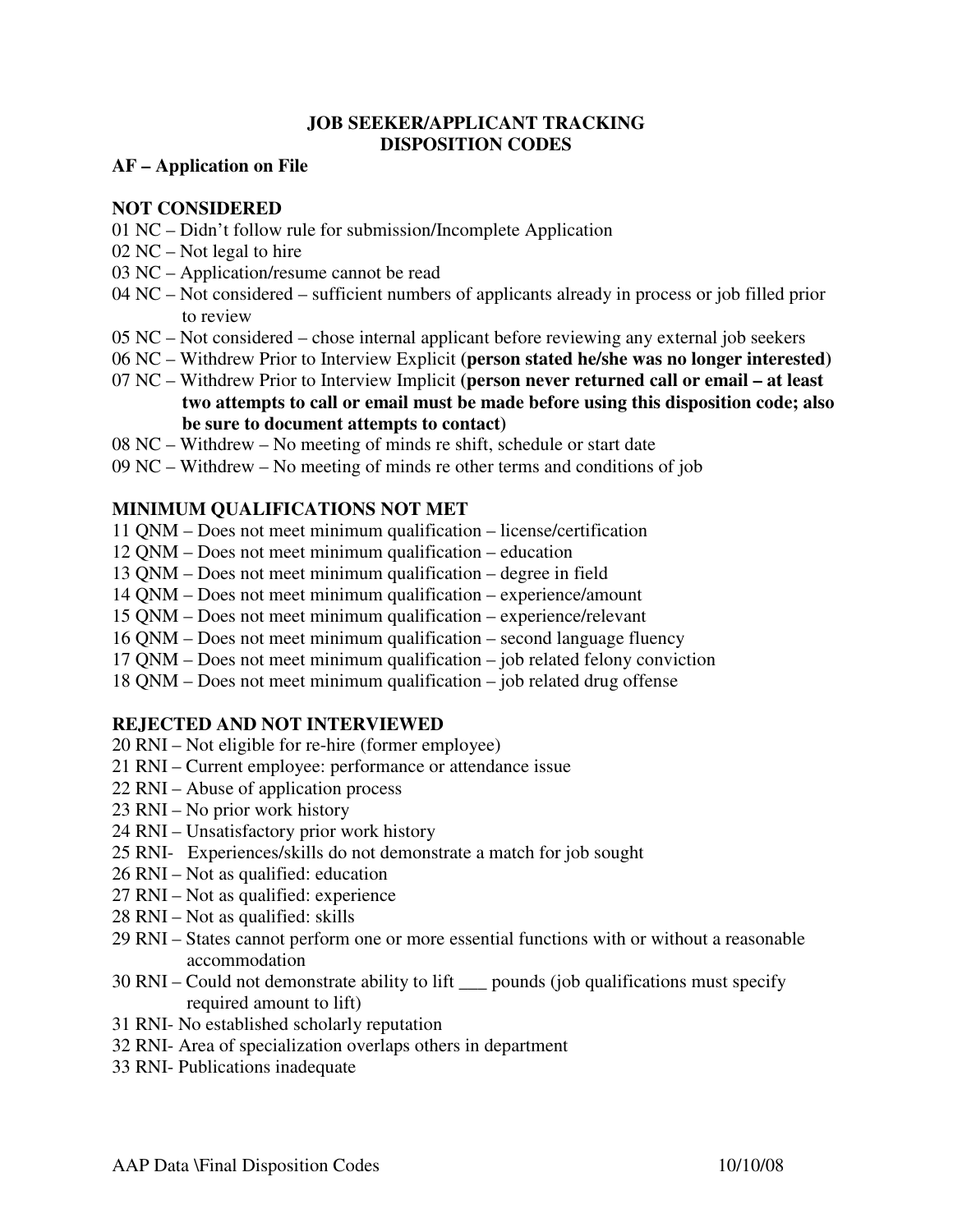### **INTERVIEW – REJECTED**

- 40 IR Interviewed: failed to confirm qualifications on application
- 41 IR Interviewed: interpersonal or communication skills
- 42 IR Interviewed: unprofessional dress/demeanor
- 43 IR Interviewed: not best match for job/work unit
- 44 IR Interviewed: lacks sufficient interest/commitment to job sought
- 45 IR Interviewed: not a good institutional fit
- 46 IR Interviewed: another applicant was preferred

### **TELEPHONE INTERVIEW – REJECTED**

- 50 TIR Telephone interview: failed to confirm qualifications on application
- 51 TIR Telephone interview: interpersonal or communication skills
- 52 TIR Telephone interview: unprofessional demeanor
- 53 TIR Telephone interview: not best match for job/work unit
- 54 TIR Telephone interview: lacks sufficient interest/commitment to job sought
- 55 TIR Telephone interview: not a good institutional fit
- 56 TIR Telephone interview: not conversant in the English Language

# **OFF CAMPUS INTERVIEW – REJECTED**

- 60 OIR Offsite interview: failed to confirm qualifications on application
- 61 OIR Offsite interview: interpersonal or communication skills
- 62 OIR Offsite interview: unprofessional dress/demeanor
- 63 OIR Offsite interview: not best match for job/work unit
- 64 OIR Offsite interview: lacks sufficient interest/commitment to job sought
- 65 OIR Offsite interview: not a good institutional fit

# **SEARCH COMMITTEE INTERVIEW – REJECTED**

- 70 SCR Committee interview: failed to confirm qualifications on application
- 71 SCR Committee interview: interpersonal or communication skills
- 72 SCR Committee interview: unprofessional dress/demeanor
- 73 SCR Committee interview: not best match for job/work unit
- 74 SCR Committee interview: lacks sufficient interest/commitment to job sought
- 75 SCR Committee interview: not a good institutional fit
- 76 SCR Committee interview: did not meet instructional fluency requirement

# **ACADEMIC ADMINISTRATION INTERVIEW-REJECTED**

77 AAIR – Academic Administration Interview: not as appropriate for program or University mission as other committee recommendation

78 AAIR – Academic Administration Interview: not as appropriate or as broadly qualified as other committee recommendations

# **REJECTED – OFFER PENDING/OFFER MADE**

80 RO – Unable to confirm work experience/references

81 RO – Unsatisfactory work references